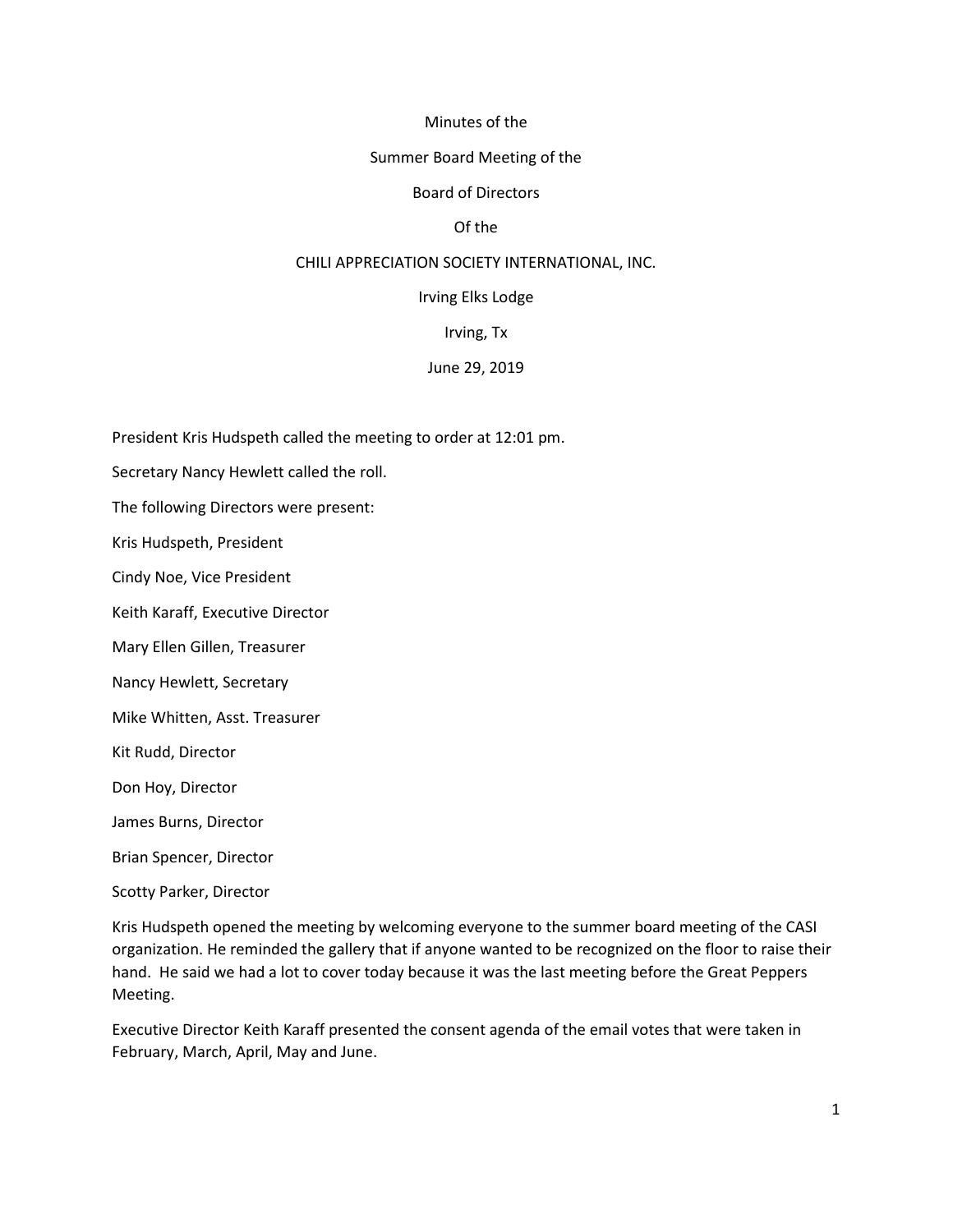## Ratification of Board Action

The following motions were conducted in the ratifications of the previous actions of the board.

(Each of these votes were taken in accordance to the CASI Email Voting Policy.)

February 6, 2019

Kris Hudspeth made a motion to approve the minutes of the Winter BOD meeting, seconded by Mary Ellen Gillen.

# MOTION PASSED: UNANIMOUS

February 18, 2019

Kris Hudspeth made a motion to approve the following proposal:

Starting on March 1, 2019, CASI will commence online presale of tickets for the 53<sup>rd</sup> Annual TICC. Ticket presales will be conducted solely through the Eventbrite event management and ticketing website www.eventbrite.com on a custom event site designed solely for TICC.

Ticket price structure is as follows and is per person:

3/1/19 – 8/31/19 \$30 9/1/19 – 10/14/19 \$35 10/15/19 – 10/27/19

\$40

Eventbrite service fees to event organizers for online ticketing services and other promotional activities and tools are based solely on ticket sales. CASI will incur fees ONLY as a percentage of each ticket sales price. Further, these fees will be passed on to purchasers and will not be borne by CASI. For example, the total service fee on a \$30 ticket is \$3.49: therefore, the total purchase price will be \$33.49 per ticket, per person. The fee goes up to \$3.99 for a \$40 ticket for a purchase price of \$43.99. To reiterate, CASI will incur no fixed or variable fees, retainers, penalty for low ticket sales etc. to use the service.

There is no penalty levied against CASI should the organization decide to terminate our involvement with Eventbrite.

It was seconded by Brian Spencer.

## MOTION PASSED: 10 YES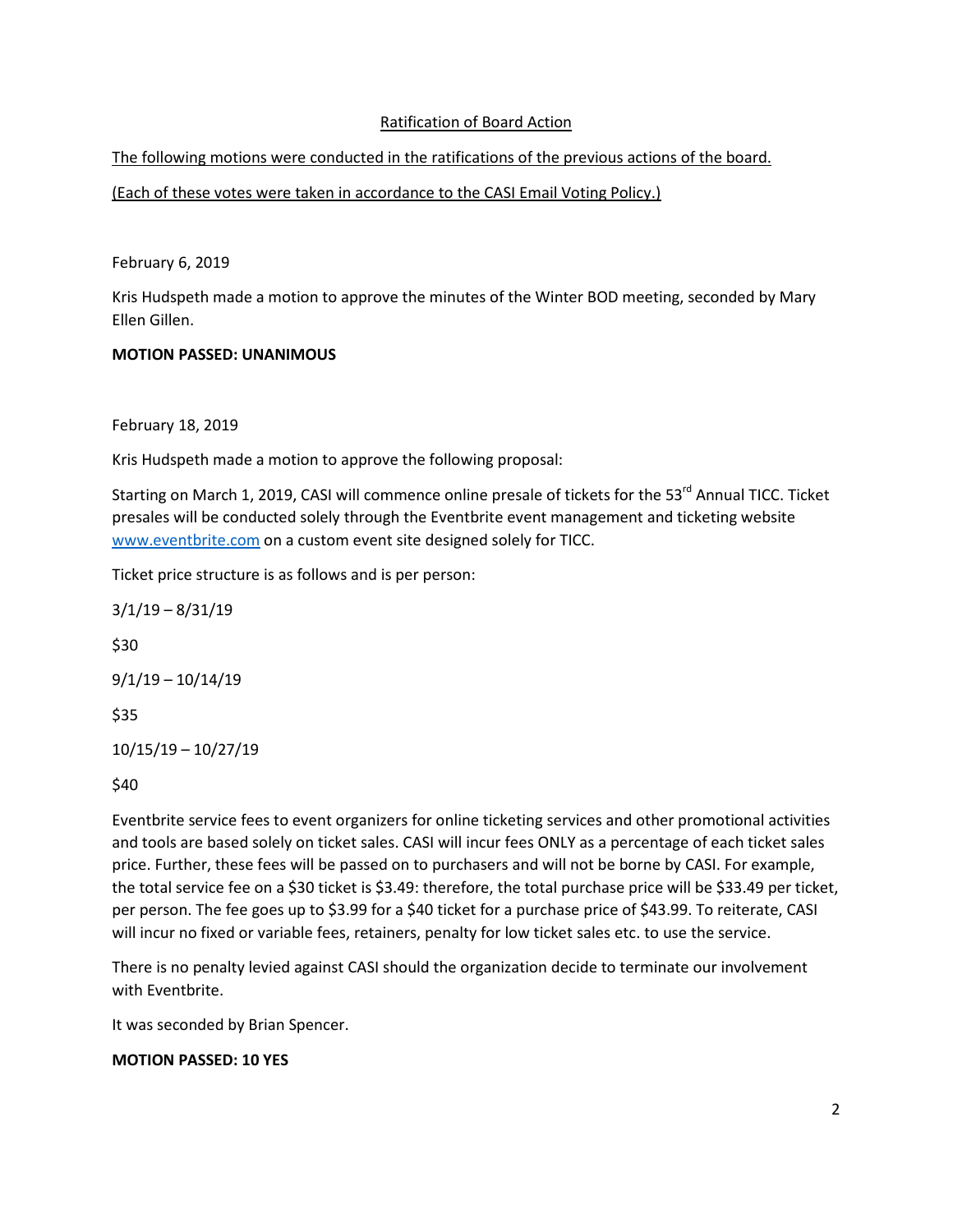## 1 NO VOTE – WHITTEN

#### February 22, 2019

Nancy Hewlett made a motion to accept the application for the Maine State Championship Cookoff as recommended by the Events Committee, seconded by Brian Spencer.

MOTION PASSED: 7-3-1

#### YES: NOE, GILLEN, HOY, HEWLETT, PARKER, WHITTEN, BURNS

NO: RUDD, HUDSPETH, KARAFF

NOT VOTING: SPENCER

#### MARCH EMAIL VOTES

#### March 13, 2019

Brian Spencer made a motion to accept the recommendation of the Events Committee to approve the West Texas Regional Cookoff held in Terlinqua, Texas on January 25, 2020, seconded by Don Hoy.

#### MOTION PASSED: UNANIMOUS

#### March 19, 2019

Kris Hudspeth made a motion to accept the recommendation of the Events Committee to approve the Mid Atlantic Regional Cookoff, seconded by Brian Spencer.

#### MOTION PASSED: 10-0 KIT RUDD ABSTAINED

March 21, 2019

Nancy Hewlett made a motion to accept the recommendation of the Events Committee to approve the Ontario International Cookoff, seconded by Cindy Noe.

#### MOTION PASSED: UNANIMOUS

April 8, 2019

Kris Hudspeth made a motion to accept the Volunteer Insurance policy, seconded by Mary Ellen Gillen.

#### MOTION PASSED: UNANIMOUS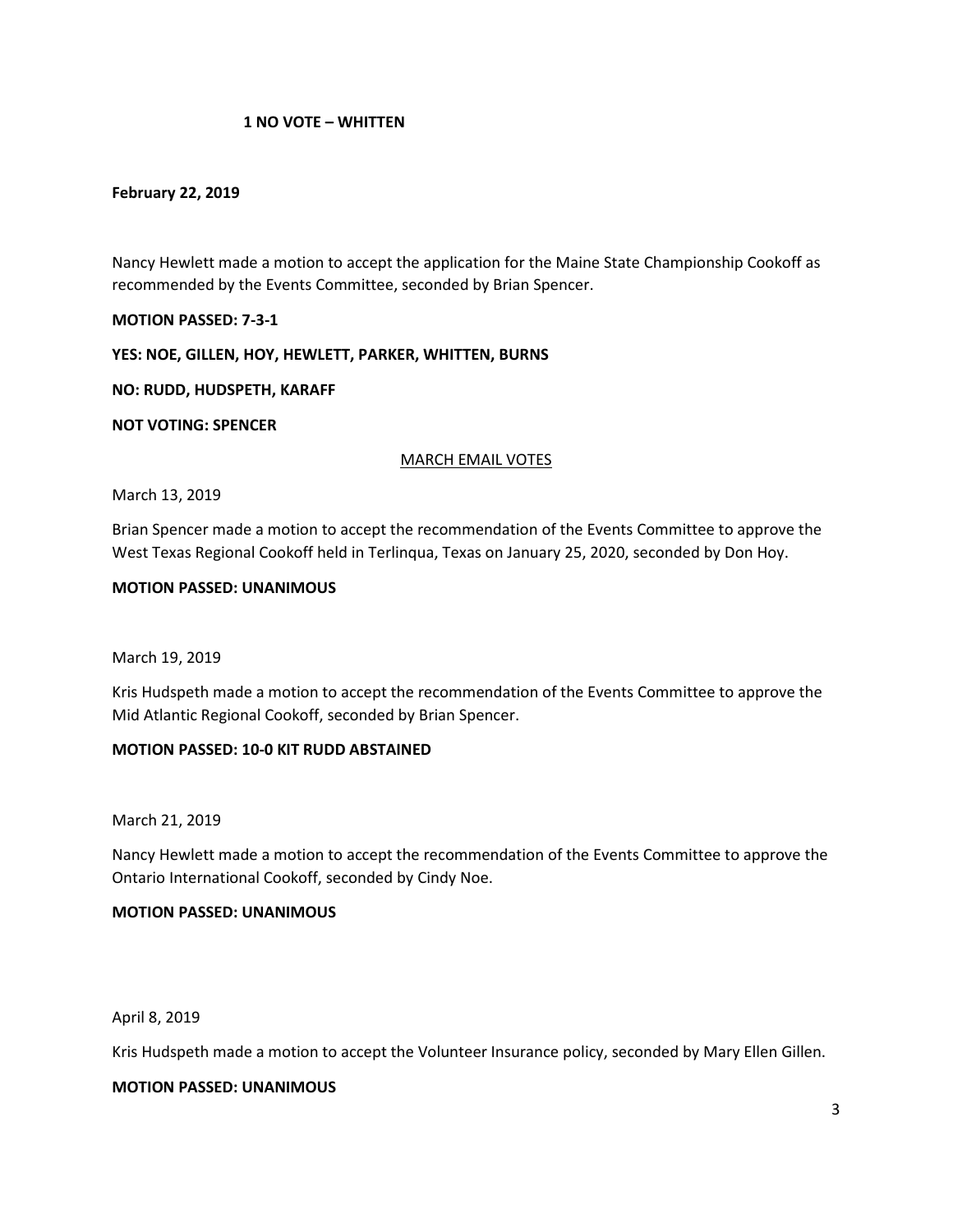April 17, 2019

Brian Spencer made a motion to accept the 990 and 990T as presented by Cindy Noe, seconded by Nancy Hewlett.

# MOTION PASSED: UNANIMOUS

April 23, 2019

Kris Hudspeth made a motion to change the CASI legal address from Mary Ellen Gillen's physical address of 2 Green Cedar Rd, Boerne, Tx 78006 to Mike Whitten's physical address of 129 Memory Lane, Diboll, Tx 75941.

## MOTION PASSED: UNANIMOUS

## 05/09/2019

Nancy Hewlett made a motion to supply Brandi Reid with a Bar Band to be awarded as a raffle gift and used on Friday and Saturday at TICC, seconded by Kris Hudspeth.

## MOTION PASSED: UNANIMOUS

## 05/14/2019

Kris Hudspeth made a motion to approve the US Nationals held at Glen Rose Texas, seconded by Nancy Hewlett.

## MOTION PASSED: 10-YES 1 – NON-VOTING (RUDD)

## JUNE EMAIL VOTES

June 4, 2019

Nancy Hewlett made a motion to allow Brandy Reid to purchase a Lifetime Membership to be raffled at TICC for the Scholarship Fund and if a Lifetime Member receives it, they can transfer to someone else, Kris Hudspeth seconded.

## MOTION PASSED: UNANIMOUS

June 18, 2019

Don Hoy made a motion to buy a merchandiser for \$500 for the main bar, seconded by Kris Hudspeth.

#### MOTION PASSED: UNANIMOUS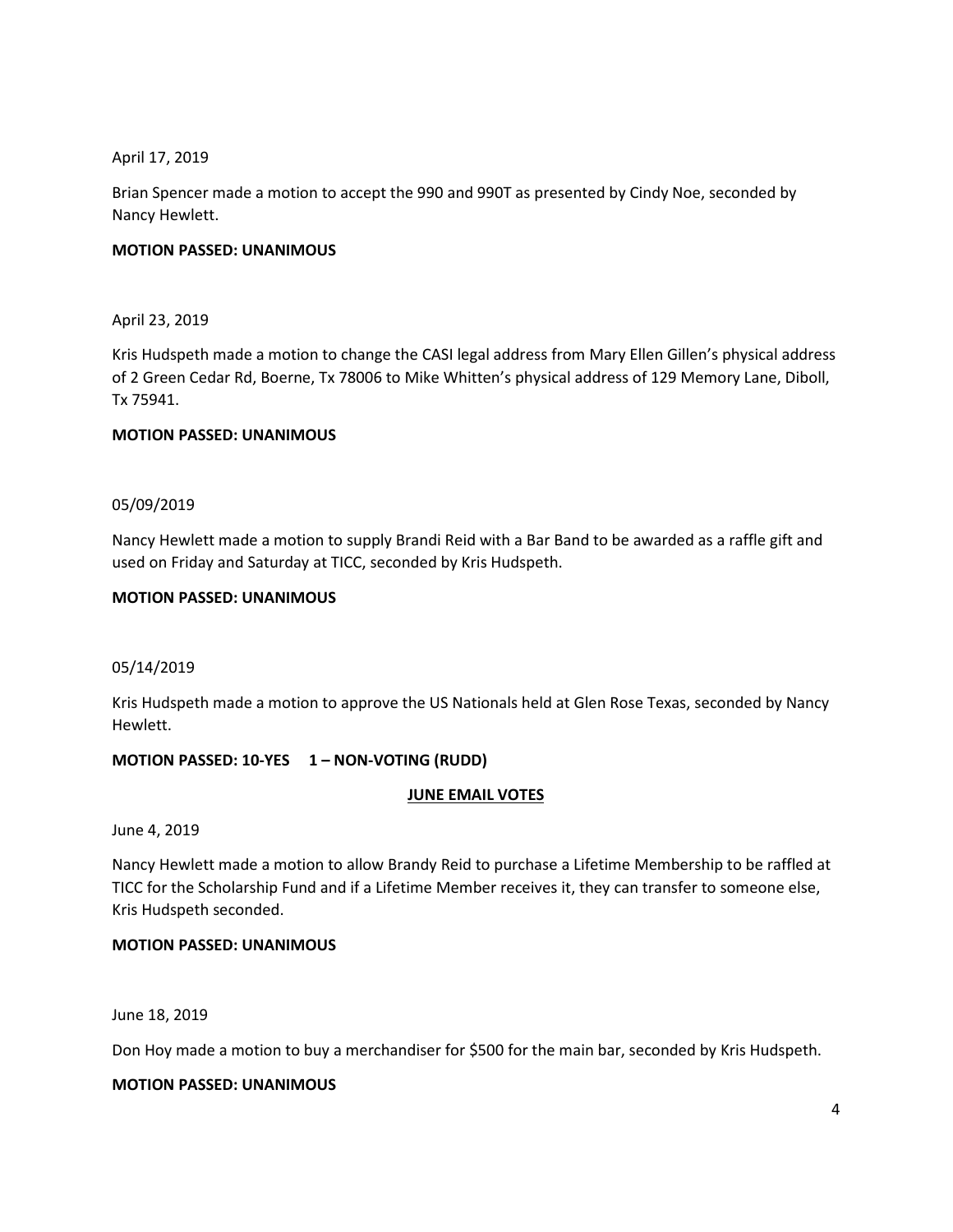Don Hoy made a motion to approve the consent agenda, seconded by Mike Whitten.

Motion passed: Unanimous

# Compliance Matrix Report

Keith Karaff gave the compliance report. He reported that the report had been revised to remove the top two trademarks that we took off the lawyer's docket because they are Texas only and we can do for a lot less money. Everything now has been updated and everything has been renewed. The two CASI logos on bottom of the report and the four Friday logos have all been applied for. The State has them, and they are in the red tape mode at this moment. They have charged the organization the \$50 fees, so we are paid for and just waiting for the State to send those approvals. When they come in, we can update. This is a 5-year deal. Once we do them, we do not have to renew for 5 years and after 5 years it only costs \$25 to renew. Keith asked for any questions. Cindy Noe asked about the CASI word only due 10/01/19 and when we had to initiate that one. Keith said it had to start by September and as long as it was started by that date it was okay with the State. Cindy asked if the 45-day applied. Keith responded with no. Keith said he had learned something about working with Texas trademarks and what they wanted and required. It is easy once you figure out their language. He gave the Beans contest as an example. A block on trademark is supposed to be checked and if that is checked you also need three examples of its being in use. He sent them a screen shot of Trails ad, screen shot of Facebook and a judging sheet. It showed the trademark was in use and the date we said it was used. That is what they require with the description of all and what they do. Some just say design and logo work, scholarship beans and they are very specific about this. So, we are just waiting for them to come back.

GSI are updated until May 2020. GSI are the barcodes that we have for our mixture. 990 and all tax things are done. Weebly is done until 2021. All auto reviews are also done. GoDaddy.net and .com are good until 2020. The lawyer items are due 2021, 2023 and 2027. The CASI word in Texas like Cindy mentioned is due in Dec. That will be another \$25 for renewal in October.

Mary Ellen Gillen asked who Weebly and GoDaddy is under. Keith said it is under the website domain. Kris Hudspeth said it is paid under our credit cards. Keith Karaff said he would get with Richard Knight and confirm.

See Addendum A.

Don Hoy made a motion to accept the Compliance Report, seconded by Cindy Noe.

## Motion passed: Unanimous

## CMS STATUS REPORT

James Burns presented the following IT Report: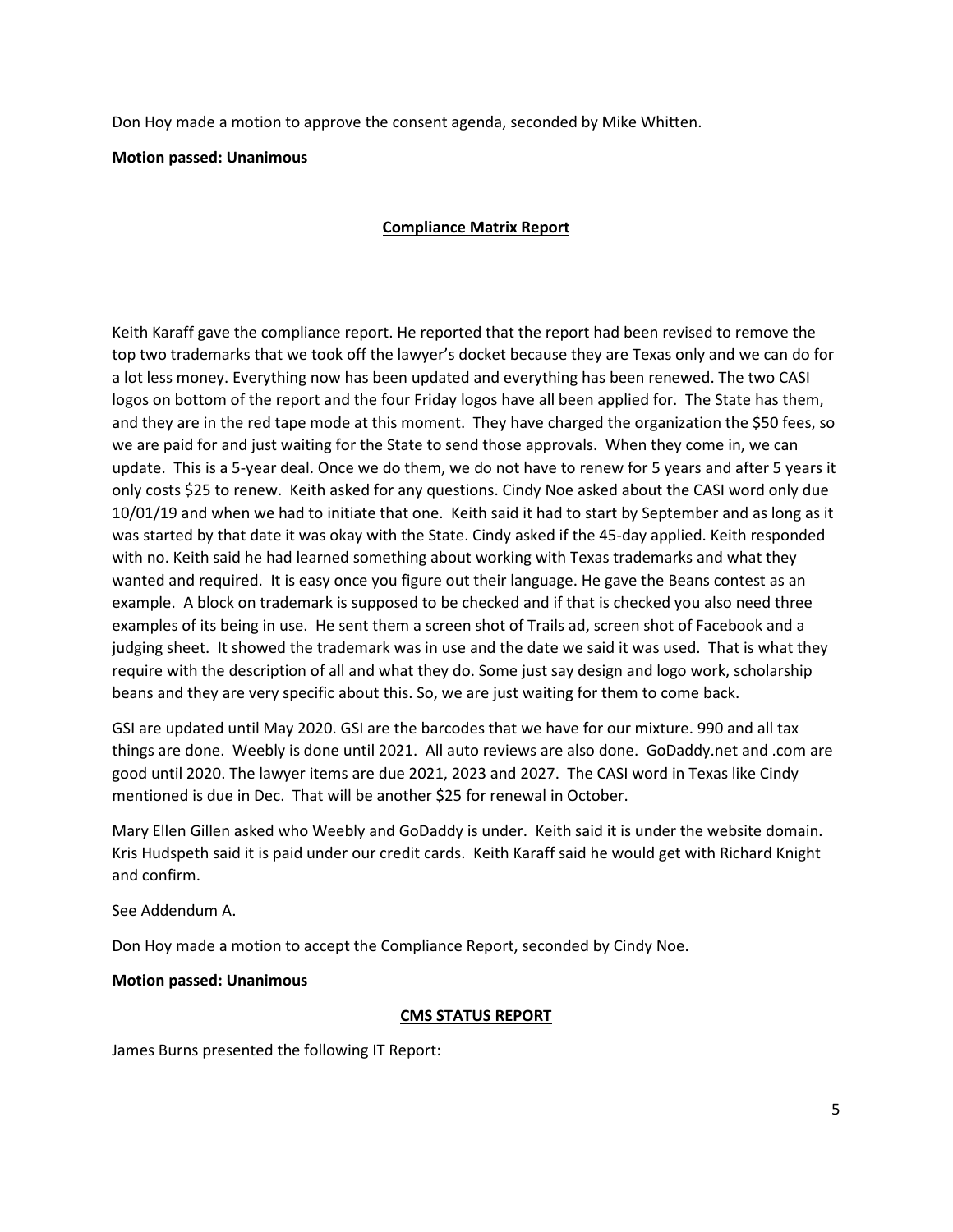The IT group has mainly been handling break/fixes with Dave Hewlett managing the CASPIO side of our website and Richard Knight managing the Weebly side. After the issue in May with Pam Clark's email, I modified some of the Security and Compliance features available the in Outlook. Some of the changes:

- 1. Set up reports that will notify Dave and myself if someone makes changes to an Outlook account.
- 2. Changed the password policy from 735 days to 90 days. I know having to change your password often is annoying, but it decreases the chance of an account being hacked.
- 3. I now review the Threat Protection Status reports several times each week.

Almost all our Outlook accounts have been targeted by phish campaigns, but with little to no damage done. In June, we were targeted on 6/14 with 8 email phish and on 6/18 with 4.

I have two items on my agenda that I intend to accomplish prior to the Great Pepper's Meeting, and they are:

- 1. Complete the "Points by State" report.
- 2. Modify the log in/log out operation of our Members Only area of our website.

Kris Hudspeth reminded everyone that his email is corrupt. It is really a corporate phishing scheme. They use the highest officer's email to send out emails asking for gift cards. Changing his email and password does not help with this spoof. Only thing to help would be to remove entire corporate roster from website and that is not feasible. For best practice if it looks unfamiliar and you question if it is legitimate then reach out to the person by phone to confirm it is coming from that person. Check the emails also. Several people reported getting these emails. Keith Karaff said this is what happened to Pam Clark and she opened it and it got her.

Kris Hudspeth reminded to check with the person to clarify.

Mary Ellen Gillen made a motion to accept the IT report, seconded by Brian Spencer.

## Motion passed: Unanimous

## TREASURER'S REPORT

This report was given a comprehensive review in the workshop.

Mary Ellen Gillen asked that she have permission to give Mike Whitten money to open accounts at bank of his choice. Kris Hudspeth asked how many bank accounts. Mary Ellen said three accounts.

Kris Hudspeth made a motion to give Mike Whitten \$1500 to open three bank accounts of his choice as part of the treasurer transition process, seconded by Don Hoy.

## Motion passed: Unanimous

Mike asked if anyone had any problems with the Regions Bank. No one had any problems with Regions.

Mary Ellen Gillen asked if check should be issued under Mike's name or CASI. It was decided to write 3 checks with CASI.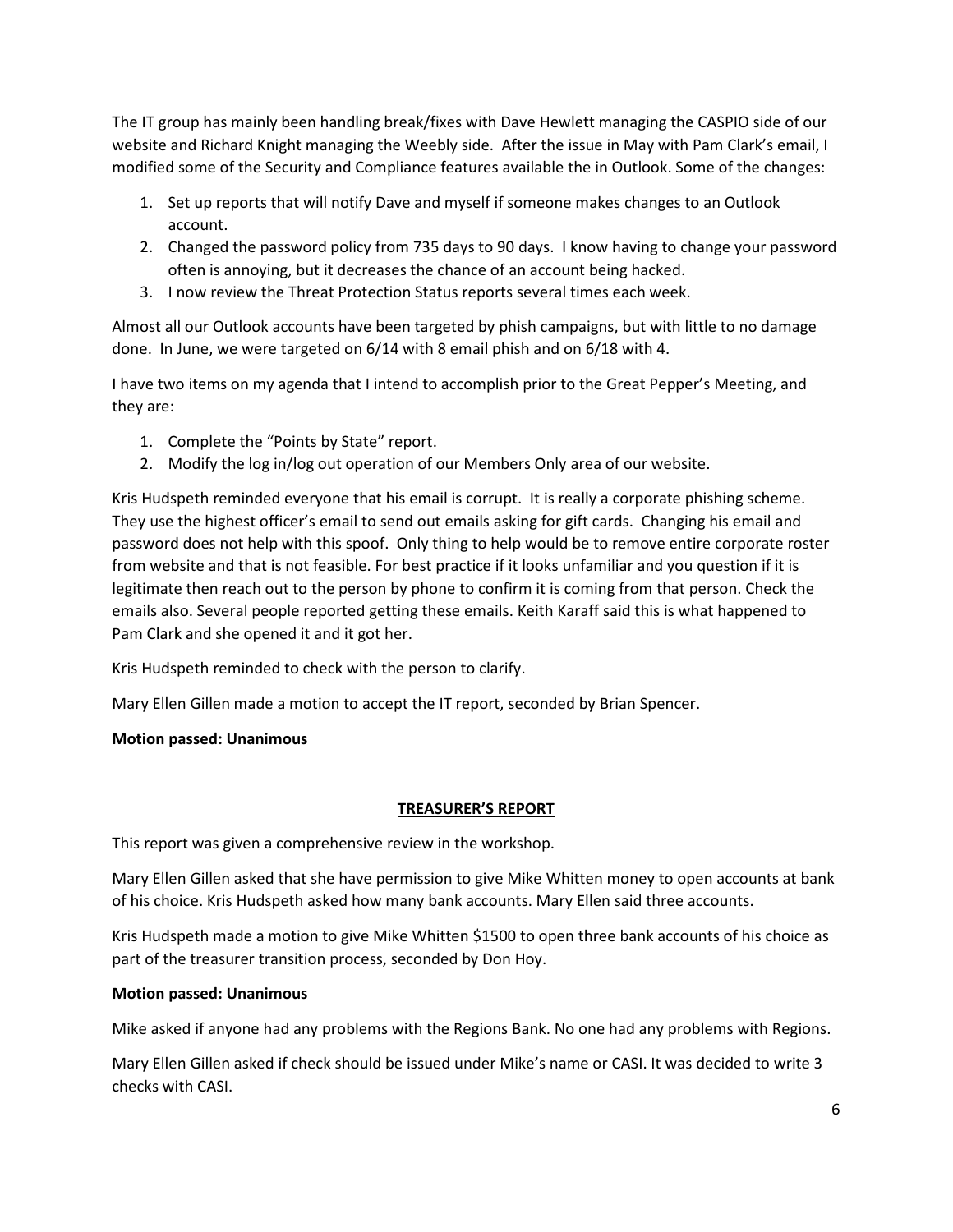Cindy Noe made a motion to accept the Treasurer Report, seconded by Scotty Parker.

## Motion passed: Unanimous

# TALLYMASTER REPORT

Brian Spencer presented this Tallymaster report:

The Official Results Sheet was updated in April to remove all the "check boxes" next to the winner names. There are two Official Results Sheets in circulation with "check boxes". The first one was for indicating if the cook was a CASI member. This form was later edited to utilize the "check box" to indicate an address change. These "check boxes" were used for all kinds of other reasons instead of their intended purpose. Removal of the "check box" cleaned up the Official Results Sheet and brought it back to its original state.

Reinstatement of mailed qualifying cards has been implemented with positive response.

The overall quality of received cookoff results has seen an increase in clerical errors. Examples of these discrepancies include:

- The cookoff statistics section is left completely blank including the sanctioning payment section.
- Missing addresses on the chili and show entrants sheet.
- Missing addresses for all documented chili and show winners on the results sheet.
- Missing show names for both the winners recorded on the results sheet and corresponding show entrants' sheet.
- Missing referee information and signature on the bottom of the results sheet.
- Incorrect payment amounts entered.
- A listed show team winner is not registered on the show entrants list.

## Summary of TallyMaster Cookoff Statistics

Delinquent cookoffs: Event #2913 - Larry Joe Taylor's Texas Music Festival and CCO

| As of June 15, 2019 |              |       |       |       |        |        |                                                                                         |        |
|---------------------|--------------|-------|-------|-------|--------|--------|-----------------------------------------------------------------------------------------|--------|
|                     | 2018-19      |       |       |       |        |        |                                                                                         |        |
|                     | <b>Delta</b> | 2019  | 2018  | 2017  | 2016   | 2015   | 2014                                                                                    | 2013   |
| Qualified Cooks     | (47)         | 199   | 246   | 246   | 258    | 264    | 245                                                                                     | 258    |
| Show Teams Q'd      | (18)         | 78    | 96    | 89    | 107    | 115    | 103                                                                                     | 123    |
| Cookoffs Held       | (40)         | 263   | 303   | 337   | 341    | 352    | 352                                                                                     | 381    |
| Chili's Judged      | (495)        | 8.161 | 8,656 | 9,505 | 10,202 | 10,737 | 10,602                                                                                  | 11,540 |
| <b>Money Raised</b> |              |       |       |       |        |        | (\$5,040) \$755,482 \$760,523 \$1,073,637 \$932,634 \$1,113,782 \$1,000,638 \$1,012,209 |        |

# TallyMaster's Report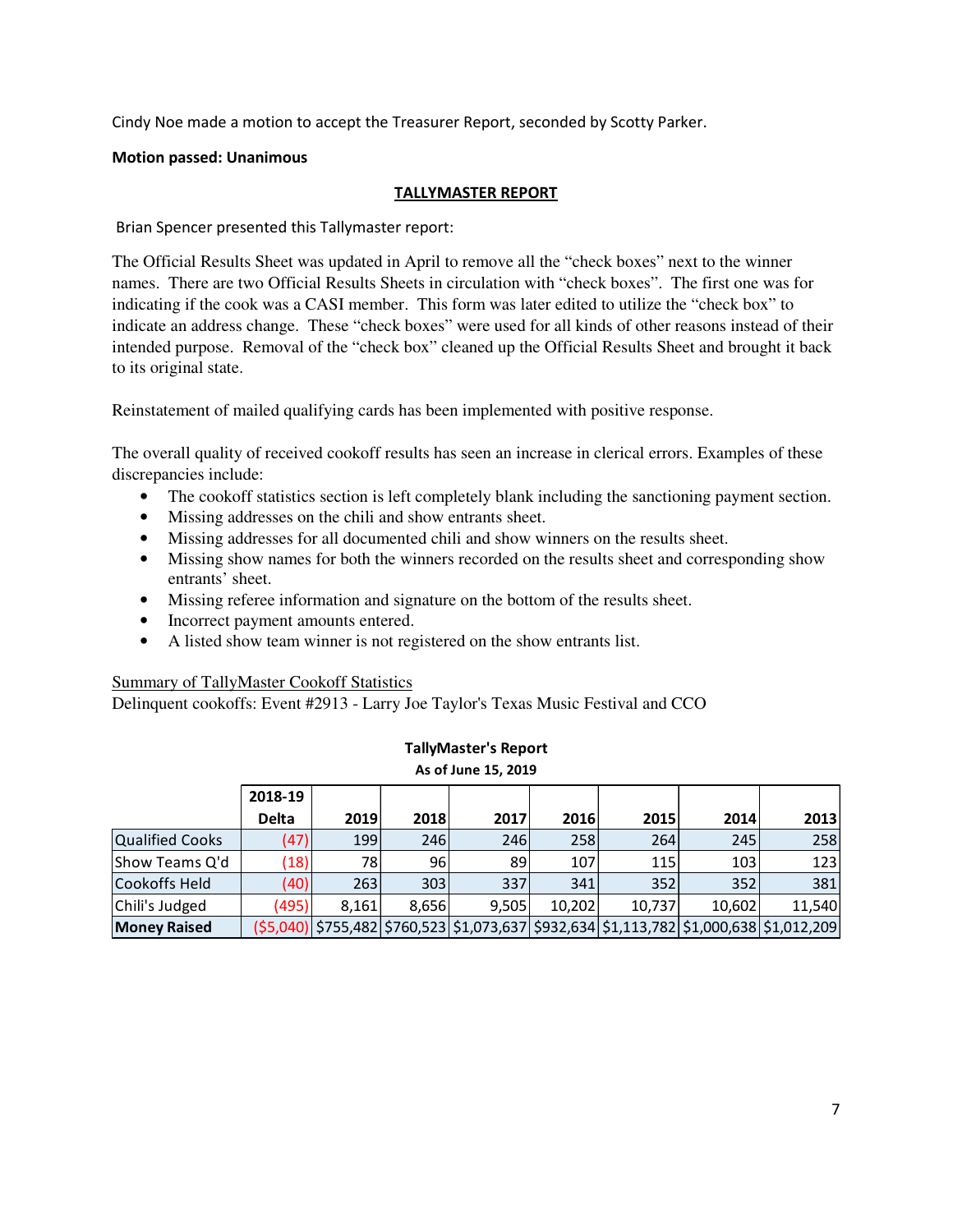

There are two high profile cookoffs having some effect on these numbers. One of these was a regional event which is recorded in the data of this report. This cookoff has seen a reduction in participation of 93 cooks in 2018 to 66 in 2019. This same percentage in reduction carried over into this regional's day-after event. The second-high profile State cookoff is not reported in this data. It has also seen the same drop off in participation.

He reported that the qual cards have been reinstated. He is mailing in batches of 30. The first batch has gone out and the second batch is ready to go.

He reported that an education plan is needed for referees due to bad paperwork. He discussed cookoff 2913 that is delinquent as an example. Brian went over the numbers on the report. A couple of high profile cookoffs have dropped in numbers. Brian said he dropped in on Southwest Open and was surprised at the numbers on Saturday and Sunday. Kris Hudspeth said he believed that to be because of the date change, it went from a three-day weekend to a two-day weekend. Cindy Noe noted that as result she lost her travelers. Brian also brought up Texas Men's State. Kris Hudspeth mentioned that was graduation weekend and with the age of our cooks it was a family over cookoff choice and family will always win. Keith Karaff said that Texas Men's has been turned back in so that may not be an issue next year. He mentioned that Houston wanted it and wanted to move it back to April.

Don Hoy made a motion to accept the Tallymaster Report, seconded by Scotty Parker.

## Motion passed: Unanimous

## EVENTS REPORT

Cindy Noe presented the following report:

The Events Committee recommended, and the board approved, the following cook offs:

Maine State CCO to be held on August 10th, 2019 in Calais, Maine

West Texas Regional CCO to be held on January  $25<sup>th</sup>$ , 2020 in Terlingua, Texas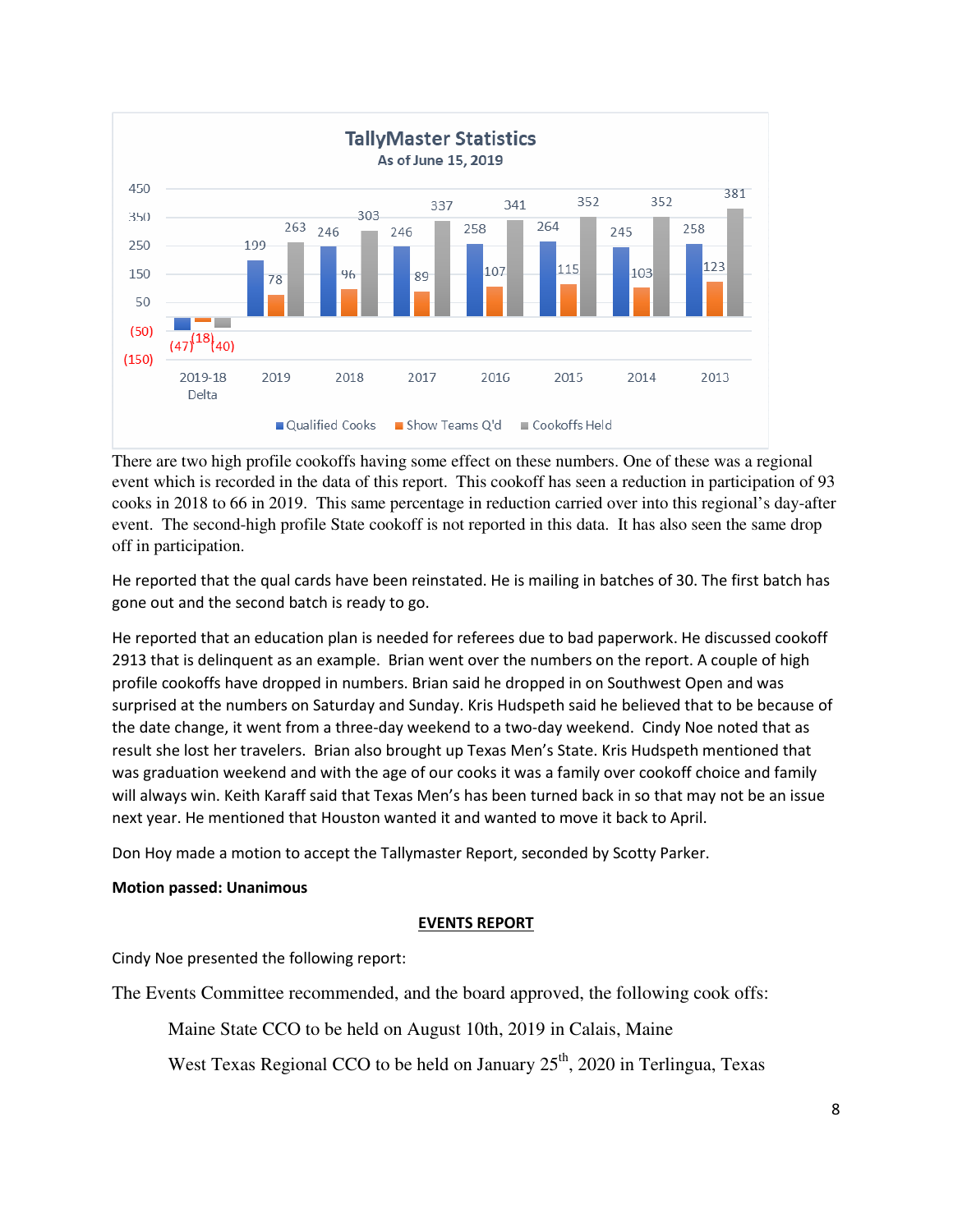Mid Atlantic Regional CCO held on June  $15<sup>th</sup>$ , 2019 in Chambersburg, PA Ontario International CCO to be held on September 1<sup>st</sup>, 2019 in Huntsville, Ontario U.S. National CCO to be held on February  $8<sup>th</sup>$ , 2020 in Glenrose, Texas.

The Southeast Regional CCO was held in February, 2019 and is eligible for permanency at the 2019 Great Pepper's meeting.

Kris Hudspeth asked if the Telephone cookoff was up and Cindy reported that it had one more year.

Kris Hudspeth made a motion to accept the Events Report, seconded by Mike Whitten.

# Motion passed: Unanimous

# SPONSORSHIP REPORT

Kris Hudspeth reported there was good and bad news. Good news was Southeastern Mills, Penderys, Woodbridge and Choctaw would be back. Woodbridge did another reorg and sold a percentage of their portfolio. Mike Benedetti is still there and still has West Texas Region. They will be at TICC with product but no cash. We will still have the wine presales. Mike will run the men's and women's parties with product.

The bad – Kris said two weeks ago he reached out to Southeastern Mills and Teasdale. Southeastern Mills reached out and said everything was perfect as long as they had their corner in the concession area. Teasdale came back and said oops... forgot to tell you we will not be back this year due to budget cuts. They cut all events. They hope to be back next year. Mexene has been a part of CASI for years but had to make the cut. That cuts \$6500 in cash. That cuts all bean underwriting money.

Kris Hudspeth has reached out to Bush, Goya, Ranch and Old El Paso. Goya, Bush and Ranch said thanks, but we give to Harvest for America or Feed America to make sure everyone has good healthy food when needed. To date Kris has not heard back from Old El Paso. He reached out to Bill Tate and he referenced John Cain who did beans for HEB. Richard is going to contact Bolner to see if there is any interest. Before he talks to them, he is reaching out to McCormick and Gebhardt on the spice side. For Bolner and HEB, maybe we could bring another product to the retail marketplace on bean side. All of this is preliminary. Keith Karaff gave Kris names of two other dry bean companies to contact.

Kris Hudspeth also called Paul Brian that is trying to help with a bigger sponsor in car manufacturing. He is reaching out this Thursday to a bean company in Chicago. Paul ran a marketing company. He would inflate to get his marketing money, but Kris said if we could replace the minimum \$6500, we would have a conversation with anyone. Kris will get back with Paul on Monday.

As for wings we talked about wings in workshop, but he needs to get back with Doug Renfro to find out more information. This company might be in direct competition with Louisiana Hot Sauce. Kris will talk with them and perhaps work out a game plan to have a blend for the Wing competition to bring a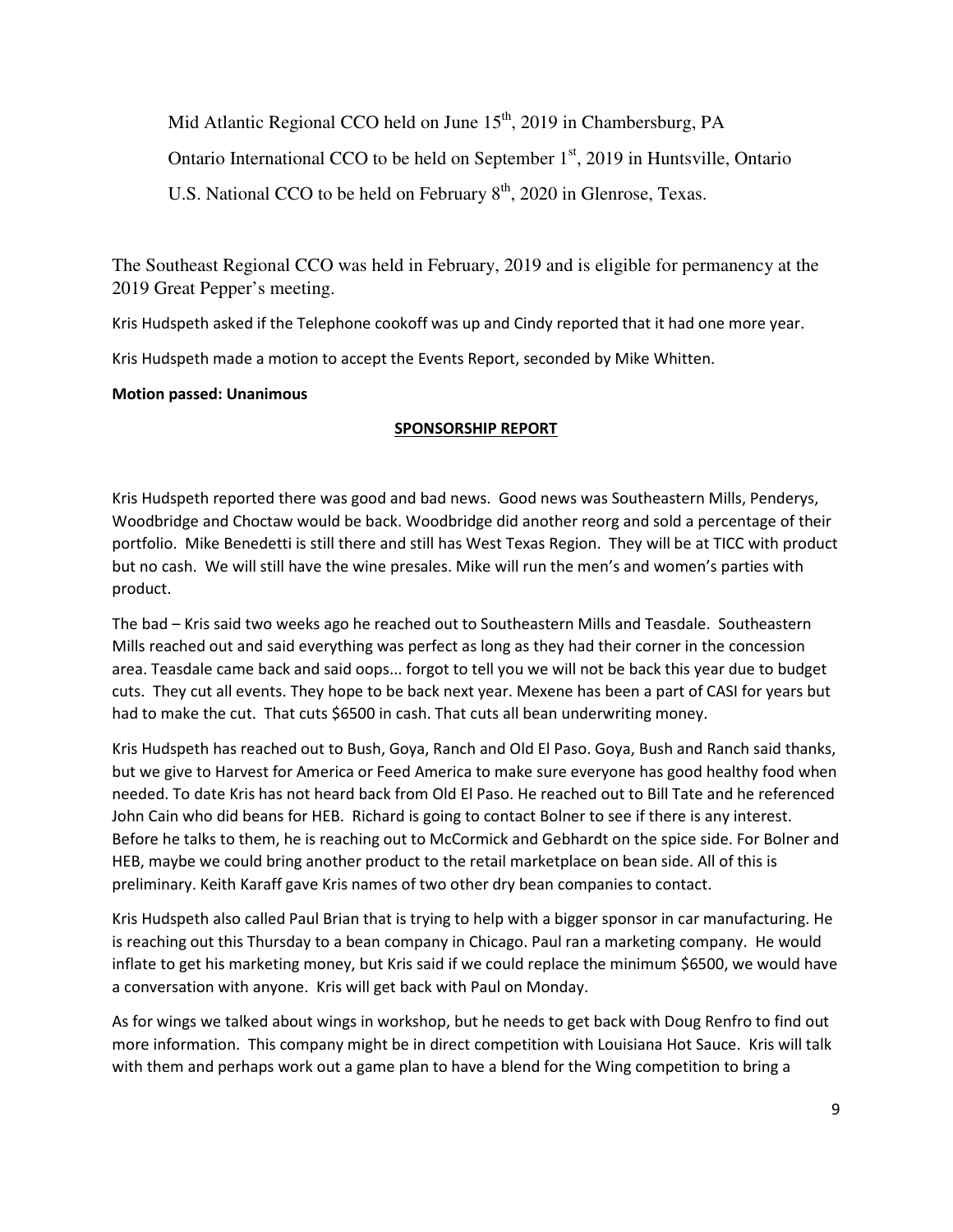massive restaurant chain on board but still need more information. Louisiana Hot Sauce has first right of refusal being a Gold Sponsor and could squash any deal. We would have to have their blessing.

This being said, we lost \$6500 cash money. When Kris Hudspeth came on board he was asked if he was prepared to pay his own way. Kris Hudspeth said he did not know but if it comes to that he would figure it out. Kris said it was his belief to be a good fiscal steward to CASI and show good leadership from the top that we should suspend all Director travel expenses for the rest of the year. If we do this, we would save \$4500 of the \$6500. Cindy Noe said that would be one Friends of CASI member per Board member. Dave Hewlett said maybe BOD members could get a POD to sponsor. Keith Karaff said it was a 50/50 split, but some pods already pay for their Great Pepper and pay their own way. He would not be comfortable asking a POD to pay his way. Dave Hewlett said that the DAM Pod has a cookoff for the FOC and the Great Peppers Meeting. Don Hoy asked if this was travel and hotel. Kris Hudspeth said just costs to the Great Peppers Meeting. We cover those expenses ourselves. Kit Rudd asked if that meant he would be paying his own way. Kris Hudspeth said it did not cover today's meeting. They would be paid. Kris Hudspeth said it would be all travel expenses. Scotty Parker said we should notify the new directors that applied.

Kris Hudspeth said if we find another sponsor to underwrite then we could come back and undo this decision. Don Hoy said we would have to notify new candidates there is a possibility. Several directors stated that they did not know that costs were covered when they made their decision to run. Brian Spencer said he could not be at the Great Peppers Meeting this year, so his expenses are already saved. Scotty Parker said it might be hard to get new directors if they knew that. Kris Hudspeth said we spent \$4031.60 last year on their travel. Keith Karaff said it would actually be more and if we did this it would eat a chunk of what we have to make up for the Great Pepper Meeting. Nancy Hewlett asked if we could earmark money from Friday cookoff for the Director expenses. Keith Karaff said no but making it a Cooking for Casi softens the blow.

Kris Hudspeth said Cindy Noe has some ideas for wings. Maybe she can get some underwriters from the Wichita Falls area. Kris will be looking for smaller family companies to step up right now since most budgets are set.

Keith Karaff said he was sure Bush's would not cover us because they sponsor ICS and they almost did not go with them because they have beer at cookoffs. Keith said they are looking hard to identify another sponsor.

Kris Hudspeth made a motion that Directors are responsible for their own travel and room costs for the 2019 Great Peppers Meeting, seconded by Mary Ellen Gillen.

#### Motion passed:  $8 - 3$

#### Ranch Report

Don Hoy gave the following report:

For solid waste— 23x3yd SL & 6-96gal carts: If only 4 days of service  $=$  \$5,980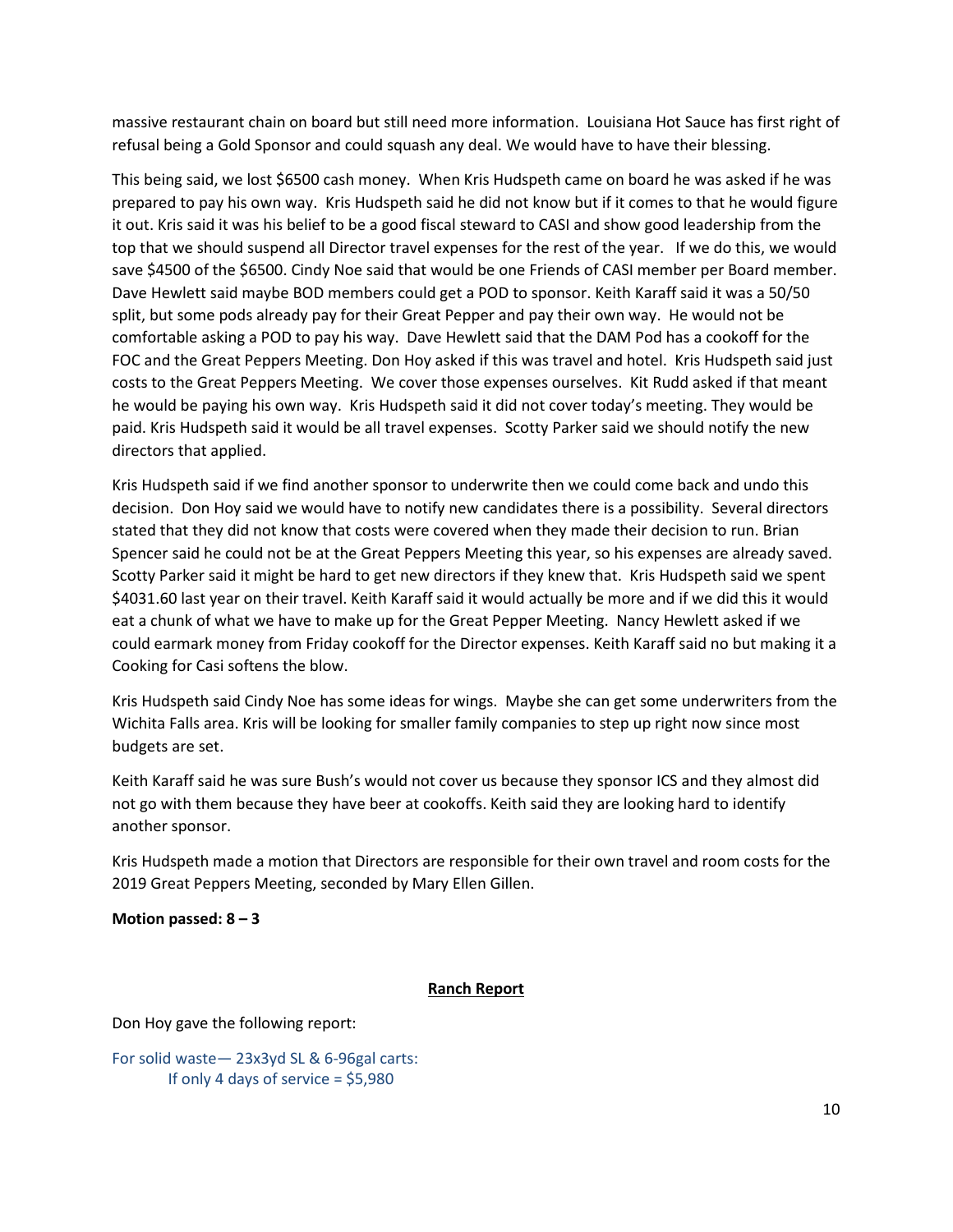If 5 days of service  $=$  \$7,008

For the liquid waste— 52 standard toilets, 3 ADA toilets: Delivery, term, and operating expenses = \$13,995 Equipment rental = \$1,047 Service 10/30/19 (55 toilets) = \$2,081 Service 10/31/19 (55 toilets) = \$2,081 Service 11/1/19 (55 toilets) = \$2,081 Service 11/2/19 (55 toilets) = \$2,081  $Total = $23,366$ 

If we bring an additional trailer load w/ 5 additional ADA toilets, the freight & operating expenses alone are \$2,778 (\$556/unit; each pump out should be an additional \$38 each). RV pump outs need to be \$99 each.

Don Hoy reported that there was some erosion like we usually have but it is not the monsoon season yet. We have some damage to some of the security lights at City Hall, gates at the Old 320 and at Krazy Flats. It is from hail and high winds. The fluorescent lights over the back door of Krazy Flats are broken. The sunscreen at the main gate was ripped off even though it was rolled up. Some of the fins on the air conditioners are beat up. He has some combs he is going to try to comb out before they have to replace the air conditioners. Scotty Parker asked how many fan blades were broken. Don said about six, but he has two from last year and with moving some around should only have to replace one. Kris Hudspeth said he asked Don if we could build bridge across maybe with a flat bed of trailer. Don Hoy said might work for vehicles but not good for the heavy machinery. He also said he did not think it would work. We could look at but it could create more problems and be expensive. Don said they are going to paint the rail at gate and the curbing around the stage and concession area. He thinks he can get to panels on back side of concession area. It was in budget in January working on erosion he thinks but was \$2500 not \$3000. Don Hoy thinks we should wait and see if county can do it. He thinks we could also hold off on that until next year.

Scotty Parker asked about electrical RV sites. After the fiasco last year Don was not interested. Don Hoy suggested roping it off. Kris Hudspeth explained the problem from last year. Keith Karaff suggested the drawing and giving profit to Brandi for Scholarship fund.

Don Hoy will mark the sites again. He said he did not know the people last year and that was his main problem. Keith Karaff said put out to membership on first come first serve basis. Several directors wanted now and decided that would not be fair.

Mary Ellen Gillen suggest an auction. 32auctions.com was discussed as a possibility for the auction. Kit Rudd said he though Eventbrite had an auction site also. Debbie Turner said if they started in August it would not be in Trails.

Keith Karaff made a motion to authorize Mary Ellen Gillen to run an online auction for two 50- amp and two 30-amp electrical sites beginning 10/01/2019 thru 10/15/2019, seconded by Mike Whitten.

## Motion: Unanimous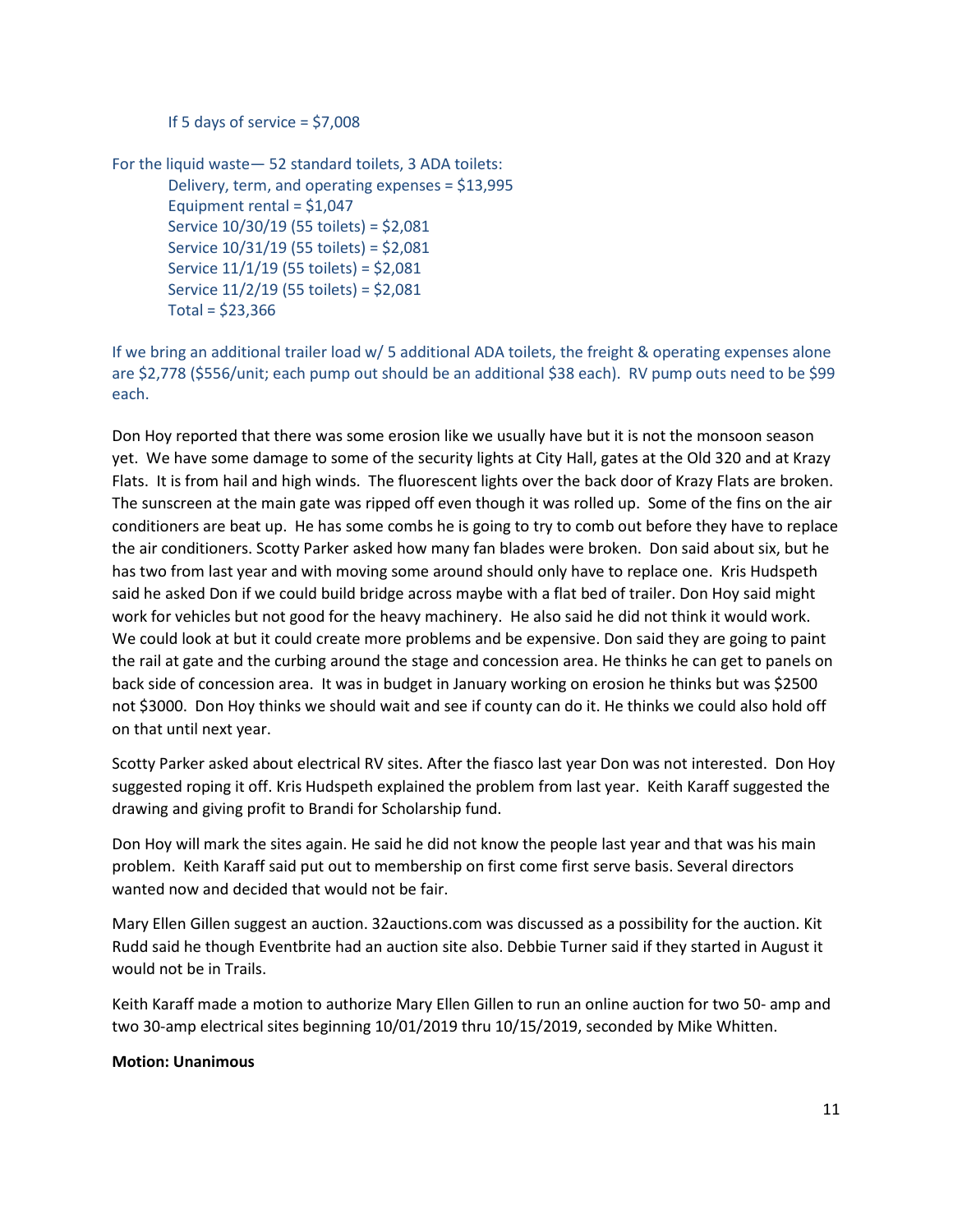Don Hoy reported that the trash bid is in line with the past. He noticed another company called Republic. He wants to get more bids for the liquid waste from more companies. There are several new companies out there now. Don does not want to pay \$23000. Kris Hudspeth said last year was inflated but this year is ridiculous. Cindy Noe asked where they had to go to dump and Don said mostly Alpine. Kris Hudspeth said that with the \$100 RV dump that maybe they were trying to price themselves out. Kris Hudspeth also asked if there was a free dump with the electrical sites. Everyone replied no.

Don reported that Troy would be coming back. He also reported that the sheriff is lined up.

Mary Ellen Gillen made a motion to accept the Ranch report, seconded by Cindy Noe.

## Motion passed: Unanimous

# Membership Report

Kit Rudd presented the following report:

| Summer 2019 BOD |      |      |      |      |  |  |  |
|-----------------|------|------|------|------|--|--|--|
|                 | 2016 | 2017 | 2018 | 2019 |  |  |  |
| Annual          | 711  | 645  | 523  | 536  |  |  |  |
| Corporate       | 20   | 10   | 11   | 10   |  |  |  |
| Life            | 549  | 633  | 633  | 520  |  |  |  |
|                 |      |      |      |      |  |  |  |
| Total           | 1280 | 1288 | 1167 | 1066 |  |  |  |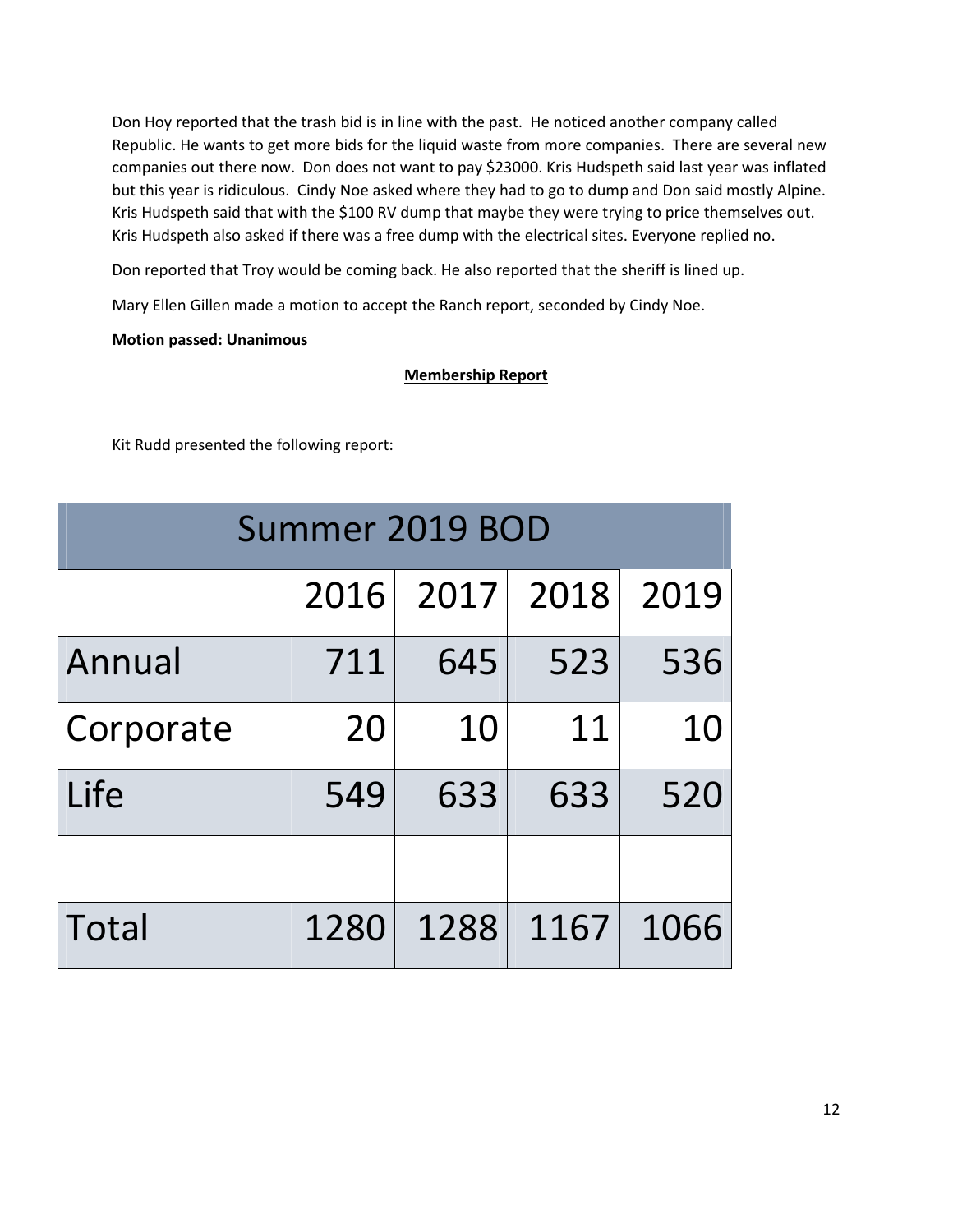Kit Rudd reported that the difference in Life Members as questioned last year was that deceased had been included in those years. Kris Hudspeth asked why the corporate shows one paid, but this report has ten. Kit said those figures were from the past year.

Kris Hudspeth made a motion to accept the Membership report, seconded by Brian Spencer.

total total Postmark Box

#### Motion passed: Unanimous

#### Trails Report

Kit Rudd said numbers were drifting because of changes in numbers delivered. Families changing the number received from 2 to 1. He said the table was self-explanatory. Kris Hudspeth asked for a clarification of number of copies and boxes. Kit Rudd said it was number of copies in box times number of boxes. Kris Hudspeth said he appreciated this view of report and particularly the new columns showing the data it was post marked and when it was received in California since it allows us to identify issues and shows transparency and gives him more date to explain to sponsors.

Dave Hewlett asked who was maintaining the corporate. Kit said he was maintaining these. Cindy Noe asked what the time period was. Is it a year later after they give the check? Kit said yes from the date of the check. Cindy Noe said she gave a check today for Rolling Meadows so it should expire a year from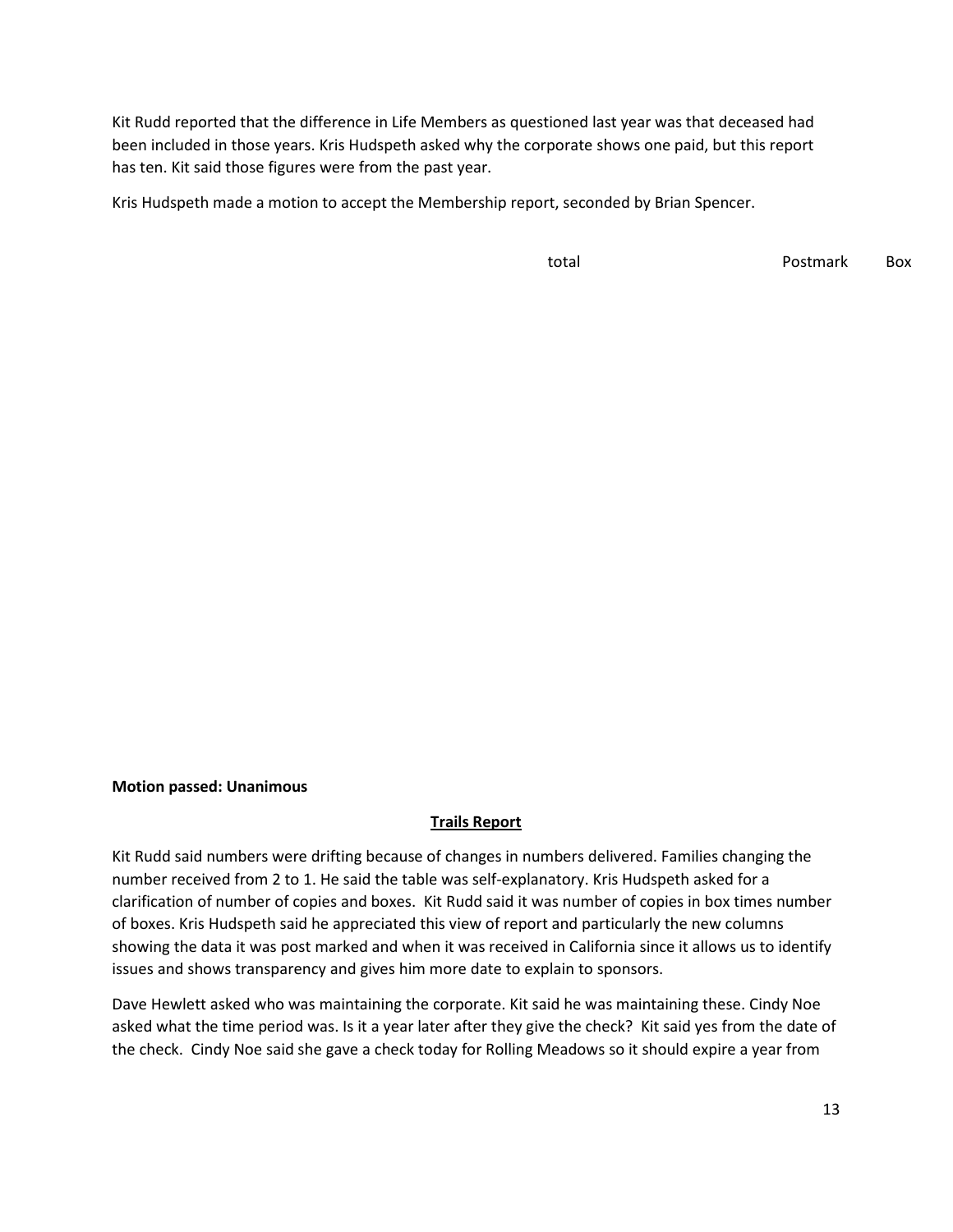|      | bulk | # boxes | box total | copies    | pages | To Press | Date  | Arrived |
|------|------|---------|-----------|-----------|-------|----------|-------|---------|
| 2019 |      |         |           |           |       |          |       |         |
| Jan  | 1047 | 15      | 375       | 1422      | 32    | 12/23    | 12/28 | $1/7$   |
| Feb  | 1034 | 15      | 375       | 1409      | 28    | 1/20     | 1/23  | 1/28    |
| Mar  | 1030 | 24      | 600       | 1630      | 36    | 2/22     | 2/27  | @3/7    |
| Apr  | 1025 | 18      | 450       | 1475      | 28    | 3/22     | 3/26  | 4/1     |
| May  | 1017 | 12      | 300       | 1317      | 28    | 4/22     | 4/24  | 4/27    |
| Jun  | 1015 | 20      | 500       | 1515      | 32    | 5/21     | 5/23  | @5/28   |
| Jul  | 1001 | 14      | 350       | 1351      | 32    | 6/24     |       |         |
| Aug  |      |         | $\pmb{0}$ | $\pmb{0}$ |       |          |       |         |
| Sep  |      |         | $\pmb{0}$ | $\pmb{0}$ |       |          |       |         |
| Oct  |      |         | $\pmb{0}$ | $\pmb{0}$ |       |          |       |         |
| Nov  |      |         | $\pmb{0}$ | $\pmb{0}$ |       |          |       |         |
| Dec  |      |         | $\pmb{0}$ | $\pmb{0}$ |       |          |       |         |

today. Cindy Noe said no plaque please. Mary Ellen Gillen said she already had a check for 2019 – 2020 from Rolling Meadows. Cindy Noe asked if that was last year and do you not see the name in Trails. Cindy Noe said so she gave again. She said it's all good and that June of next year would be great.

Kit Rudd said in advance of the Great Peppers Meeting he needs to know how to best explain his chart. Kris Hudspeth said the way he explained it today was the best and very transparent that those numbers had included deceased. Keith Karaff said by showing the 633 it shows numbers remained the same.

Keith Karaff asked what is the base number required? Discussion of whether it was 1000, 1200 or 1400. Kit Rudd was not sure. Kris Hudspeth thought we were right at it. Kitt Rudd said he will check with Pam Clark. He said she keeps him updated on it. Scotty Parker reported he was not receiving his paper. Kit Rudd explained that if you have a nine-digit zip code it was an issue and that was out of our control.

Kris Hudspeth said Pam had at one time mentioned looking into other press. Kit said she has looked at other options especially on the coast. Kris Hudspeth said he thinks Kerrville was chosen because editors lived in that area at the time. Keith Karaff said Myrl lived in Arizona and used Kerrville. He also stated that part was if we changed editors then it remained in Kerrville. Kris stated that if we could find cheaper option it would be great. He said this was one of our biggest expenses. Kit Rudd said he would look. Kris Hudspeth said that with the financial climate if we could cut \$5000 and get the same level of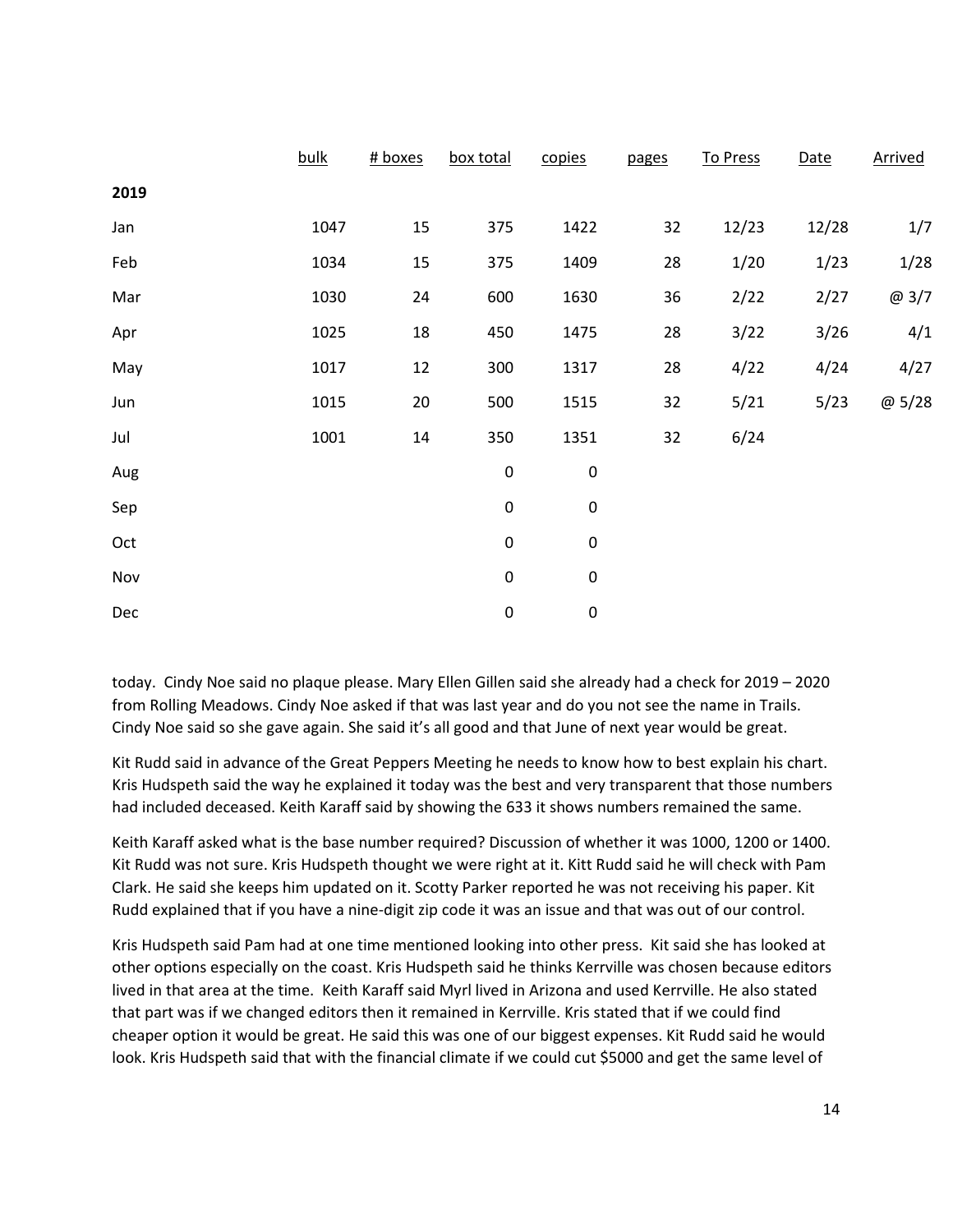service that we owe it to the organization to have those discussions. Kit Rudd said Richard Knight had said this did not need to go out of the state of Texas.

Brian Spencer asked what drives the number of copies. Cindy Noe said it was the number of cookoffs. Kit explained that when you entered cookoffs you request a box of Trails and it jumps all over the place because of cookoffs ordering. We will see a jump in October because that is a big issue.

Brian Spencer made a motion to accept the Trails report, seconded by Kris Hudspeth.

# Motion passed: Unanimous

## Upcomings

Nancy Hewlett presented the following report:

Currently we have 21 cookoffs cancelled from October 1, 2018 to September 30, 2019. Of the cookoffs cancelled these were the reasons:

- 1 no interest generated
- 2 duplicates
- 3 venue problems
- 4 not enough cooks
- 5 weather
- 5 no reason given
- 2 not enough workers

Everything is running smoothly. I have had a problem with mailing packets to British Columbia, but I take it back to the post office explain it is just paper tickets and they clear it. They seem to always want a customs form.

Kris Hudspeth asked which cookoffs were cancelled for lack of workers. This might be a chance for education. Nancy reported those two were both at the VFW in Geronimo, Texas.

Kris Hudspeth made a motion to accept the Upcomings report, seconded by Brian Spencer.

## Motion passed: Unanimous

# Scholarship Report

Nancy Hewlett presented this report:

2019 Scholarship Recipients

Amber Lindsey, Houston, Texas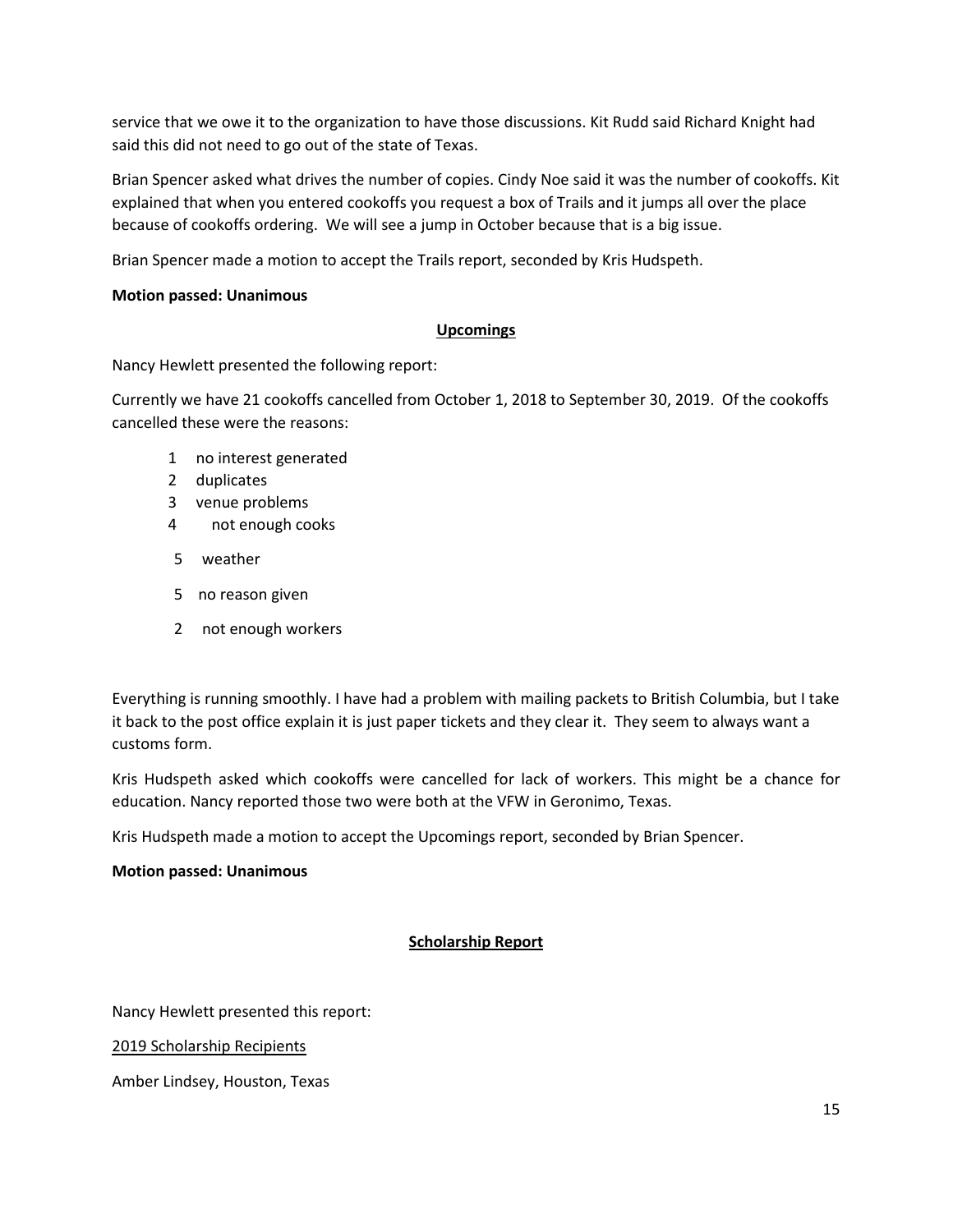Jasleen Goraya, Rowlett, Texas

Kelly Thomas, Goliad, Texas

#### BIG BEND RECIPIENTS

Joshua Eby, Valedictorian

Grace Sullivan, Salutatorian

Josh will not be attending college and Brandi wants to award that money to next person. Nancy will

discuss those options and talk about the Scholarship Policy.

Scholarship Raffle

Arm Band for Friday and Saturday only

Lifetime Membership to CASI

Alcohol wagon

She would like more if you have something to donate. Her plans are to sell tickets for \$10 each or 11 for \$100.

The Board recommends Brandi Reid sell the drawing tickets for \$5 each or 5 for \$20. The Board thinks the climate does not warrant the amount she suggested. Nancy Hewlett said everything will be drawn on Friday. Dusty Hudspeth asked if a Lifetime Member won the Lifetime Membership what happened. Nancy said we had voted as a Board that the person could give to a person of their choice.

Nancy reported that the Valedictorian was not going to school because he was going into the B&B business and Brandi would like to give to the next person on the list. She also reported that according to our Scholarship Policy that the recipient has a year to enroll in school before the money is forfeited therefore, she does not believe that this can be given to the next person. This scholarship is a special scholarship that we have no control over. Kris Hudspeth asked if I had reached out to Barbara Herrin to see if any history was established. Nancy said she would reach out to Barbara. Kris Hudspeth said we could unencumber this money after a year.

Keith Karaff has a basket to give to Brandi for the drawing. He suggested that she spend a day or two back up in Krazy Flats early in the week and push ticket sales because two items will interest them particularly. The Krazy Flat people also enjoy the visits. Nancy Hewlett said that they will have money then and will need the items later in the week.

Don Hoy asked why the recipients were notified so late. They were not able to notify their schools. Nancy stated that she thought Brandi had problems getting results from committee members and she did not have results tallied until just before students were notified. Kris Hudspeth said if she is having issues has this been addressed. Nancy reported that she was making changes. Keith Karaff said our biggest thing is the exposure of being able to present to our sponsors. Don Hoy said the girl at Goliad was disappointed because she could not even notify her school. Kris Hudspeth said because of the large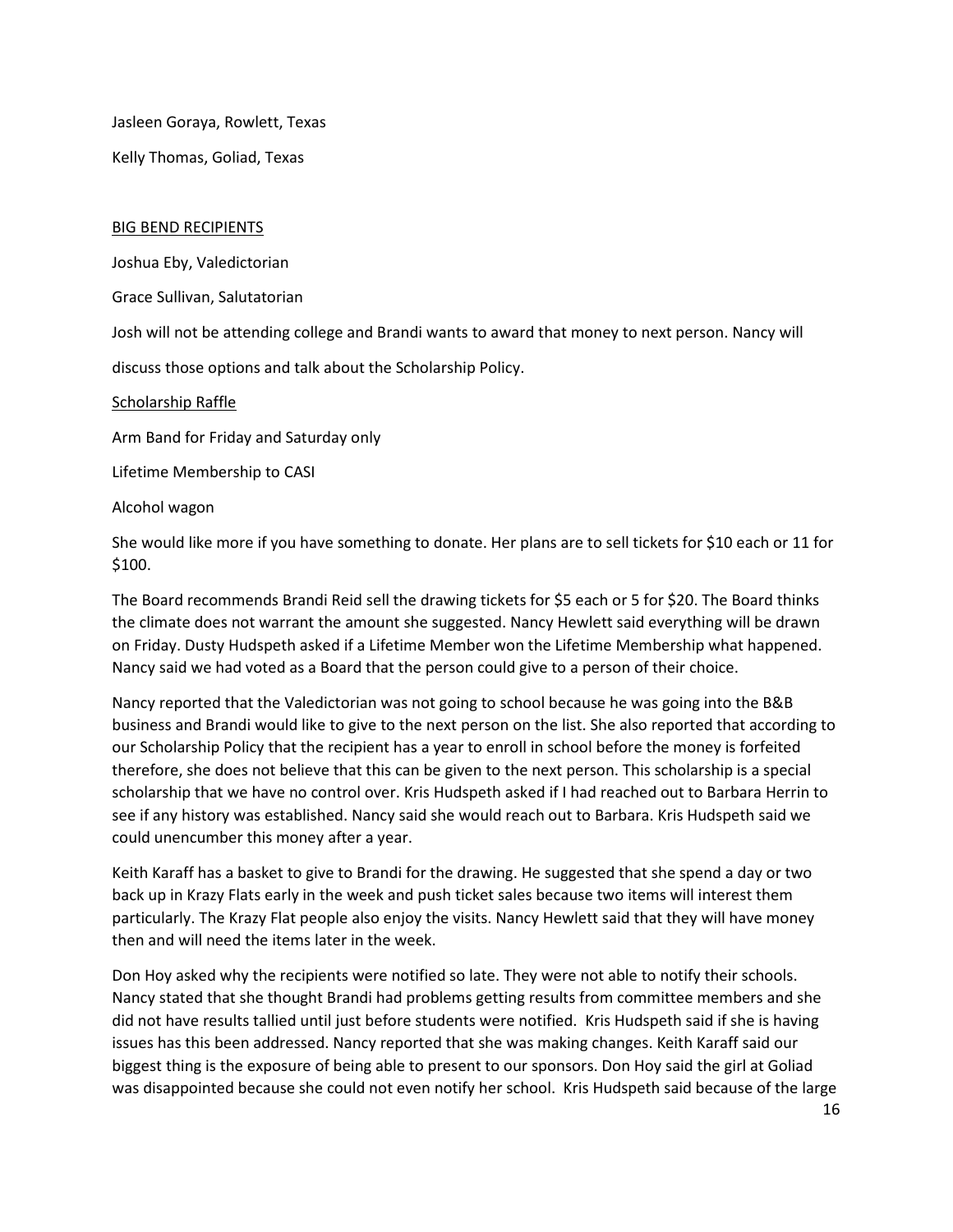committee a date is set for April and if the deadline is not met then use what she has at that time so the students can be notified, and we can make the presentations. Kris Hudspeth said this job on this committee is very hard because of the number of applications received. Kris also takes great issue with some of our members that showed their back sides this year after results were announced. He received quite a few attacks toward the committee because a person they knew did not get a scholarship or was a family member and did not get a scholarship. If you look at the three bios in the Trails of the chosen ones you will see that they were not chosen just based on names or accolades. Gone are the days of few applications. We are getting 50 or 60 with valedictorians, salutatorians and ones with 100s of hours of service and many extracurricular. Just looking at these applications and coming up with a top 10 is hard. Kris Hudspeth reported that they complained about just giving three scholarships. He challenged them to help raise money to give more. This ended the attacks because they want to complain but not help. If you want more scholarships given, then reach into your own pocket and give or buy more drawing tickets. Kris understands what Brandi is trying to do. This is the crown jewel of our program. Sponsors do not care about a party in the desert. They want to know what we are doing to help people. Keith Karaff said there is free money out there. There was four cookoffs that held junior cookoffs and brought no money in for the kids. There was at least \$500 left on the table. Step up and help.

Don Hoy made a motion to accept the Scholarship report, seconded by Scotty Parker.

# Motion passed: Unanimous

# Old 320 Report

Dusty Hudspeth reported that she is still working on getting a comprehensive list of anyone that ever had an Old 320 site. It has been a huge undertaking. She will have a check in list for TICC. She sold one site for \$200. The certificate numbers will translate to the membership number. She has already ordered stoves from Wendell through Carol.

Brian Spencer made a motion to accept the Old 320 report, seconded by Mary Ellen Gillen.

## Motion passed: Unanimous

# Friends of CASI

Cindy Noe presented the following report:

Nancy Hewlett and I are handling the Friends of CASI in 2019. Over 52 Invitation cards were sent out around the  $5<sup>th</sup>$  of June and as of June 21<sup>st</sup>, there were 19 paid members, totaling \$12,175.

We have In Kind donations where a FOC membership is given in return for High Sierra Bar & Grill, Clayton Jones and Wendell Rankin.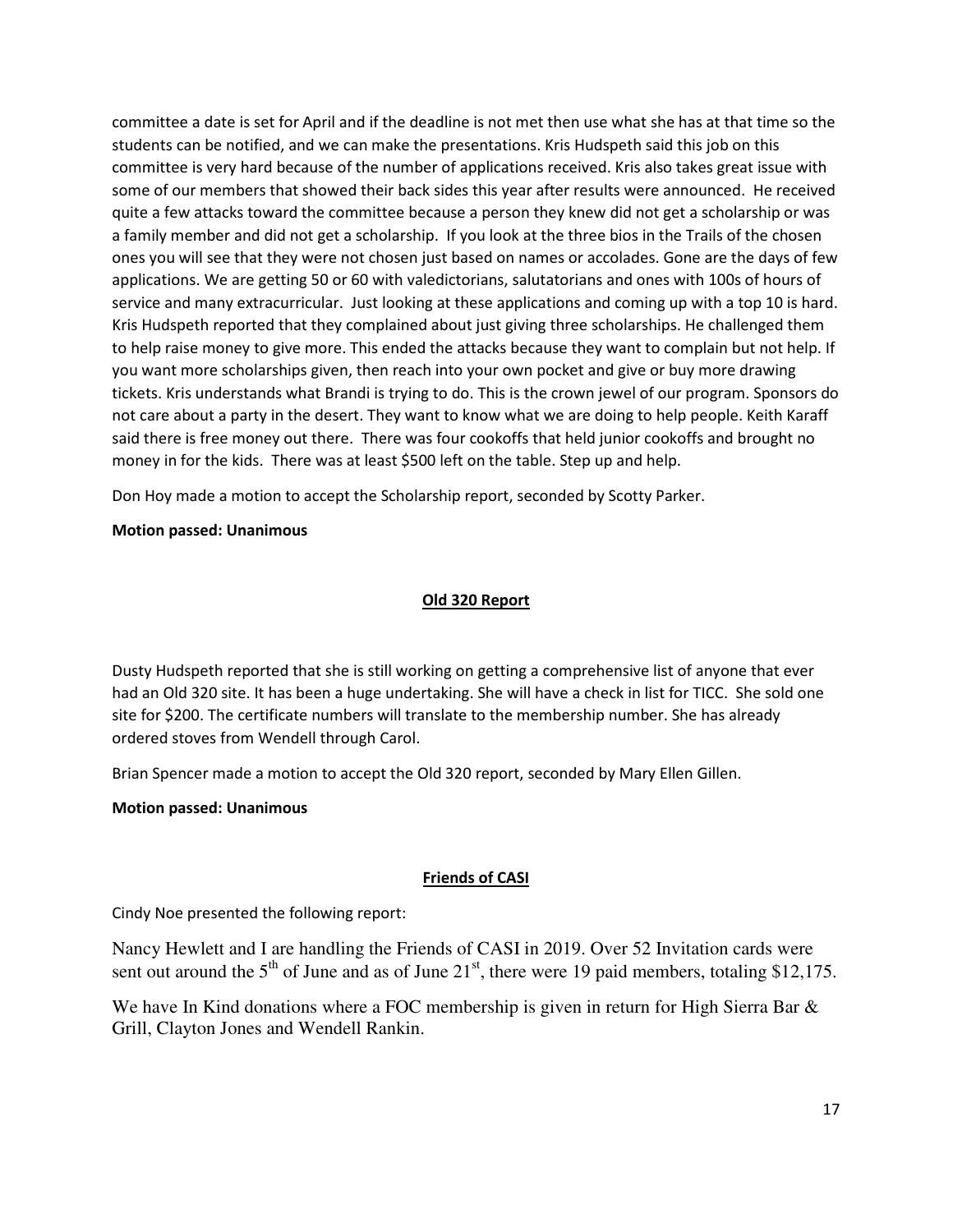July is FOC month and an ad is running in the Trails. If you know of someone, we need to talk to about FOC, please let one of us know and we will approach them.

Cindy reported that CED Dallas should be added to the in-kind donations. If you know of anyone interested, please let us know and we will contact them.

 Kris Hudspeth said if you are a member of an Elks, they are very competitive. Keith Karaff mentioned to Elks in Harlingen and they pulled out the checkbook to join. They are very excited about joining FOC. Keith said when the Harlingen cookoff rolls around next year try to make it. It is a great site and they are excited about it. John Gray is trying to organize a POD there and he travels to all the cookoffs down that way.

Mike Whitten made a motion to accept the Friends of CASI report, seconded by Don Hoy.

# Motion passed: Unanimous

# CASI Store

Keith Karaff reported that they had been talking with Kit Rudd and decided to jump in and help. He has been looking at things and designing shirts. Talking to Pat Krenek, Diana Hoy and the Longabaughs as he goes. Pat, Max and Diana did an inventory of stuff we have, what worked and what did not work. Diana did discover a mistake from last year. The poster shirt from last year stuck together so the remaining shirts will be garage sale.

There is a new procedure called DTG (direct to garment). It is not silk screen but a computer print with special ink printed directly to garment. Also, another process DTGW (direct to garment white). The DTG does not print white but the DTGW will. It is less expensive, and we can do fun things with color so we can do a full range of color. Silk screen would be \$25 a color. He has worked up fun shirts without CASI all over them. CASI is on the shirt but on the 50-cent piece on the back of the neck. Cute sayings and fun stuff that he thinks will work and sell. Pat and Max just happened to be in Terlingua at this time so came to ranch and did inventory for me. So, we are inline. He mentioned that he needed to put on Signup Genius for help.

Kris Hudspeth said one thing he would like for us not to do this year was the extreme price slashing that was done to help move inventory. But a lot of people were upset that at the end of week cuts by 50% were made. Cuts should not be made on current stuff. He believed opening the store on Tuesday was a good thing.

Keith Karaff said he is in process of having 100 special shirts made up for Scholarship Fund. White tshirts with the scholarship logo in center that says Our Pride, Our Joy. He is taking up donations from people. It is going to cost about \$1000. Sizes were discussed and decided on large, x-large and 2xl. This should cover most. He has about \$300 now and that money will cover cost of shirts. Profit goes to the scholarship fund. They will sell for \$20 and will be sold on Thursday and Friday. He would love to see a sea of white at announcements on Friday. Cindy Noe asked if Brandi was going to set up and sell. Keith said he had not talked with her yet. This was an "I've been thinking idea". CASI logo is pepper on books. He may be able to buy his own shirts and Don do for him since Don showed him the website to buy Gildan shirts.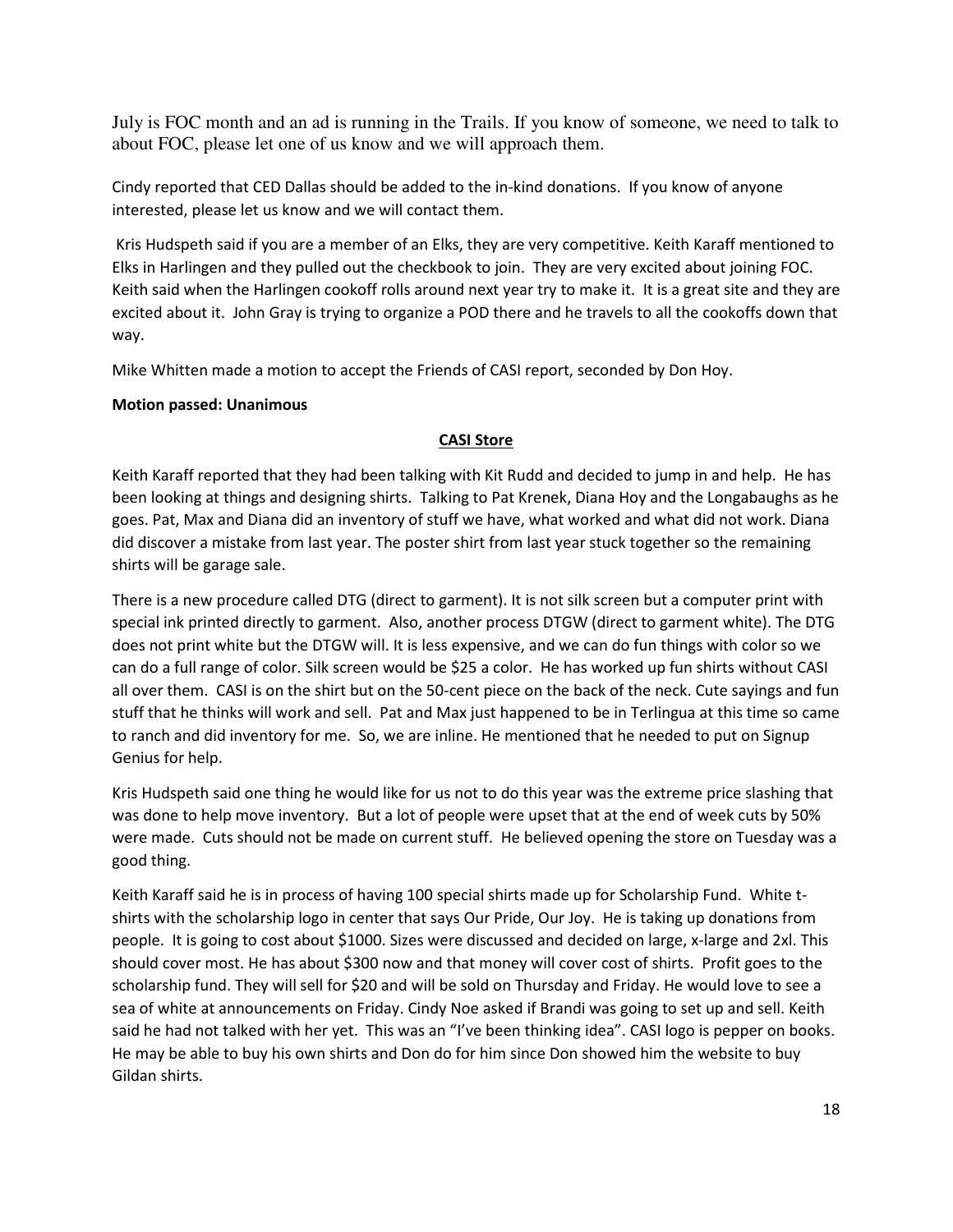Brian Spencer made a motion to accept the CASI store report, seconded by Cindy Noe.

# Motion passed: Unanimous

# Governance Report

Don Hoy said the Board Self Evaluation had been brought up again.

Mike Whitten made a motion to accept the Governance report, seconded by Brian Spencer.

# Motion passed: Unanimous

# Financial Report

The Finance Committee wishes to thank Sheila Wilkinson for her service as the reviewer for the CASI financials over the past three years. Due to Sheila's resignation, the review of the 2018 books will be conducted by Miranda Turner, Controller.

Miranda has over 10 years accounting experience. She was raised in east Texas and attended Stephen F. Austin State University earning a bachelor's in business administration. For the first 10 years of her career, she worked for a non-profit hospital system. Miranda currently works for an investment portfolio company located in Lufkin, Texas, where she is responsible for the accounting operations for three fracturing sand plants located in the Permian basin.

When the review of the 2018 financials has been completed, the report will be disseminated to the board and to CASI members.

This was covered in the workshop. Kris Hudspeth asked if there were any questions.

Don Hoy made a motion to accept the Financial report, seconded by Mike Whitten.

# Motion passed: Unanimous

# New Business

Cindy Noe said she assumed we are doing name tags and since it would be over \$250, she needs approval. Cindy said it was in budget and runs about \$400. Kris Hudspeth said for her to get a closer number and come back.

Kris Hudspeth made a motion to give a donation of \$300 to Irving Elks to pay for facilities. Don Hoy seconded. Keith Karaff said it should also include \$20 for the RV spot used. Don Hoy rescinded his second. Kris Hudspeth amended his motion to say we give a donation of \$320 to the Irving Elks for facilities and the RV spot, seconded by Don Hoy.

# Motion passed: Unanimous

Kris Hudspeth announced the next meeting would be at 8 am on September 6, 2019 at the Sheraton Hotel in Arlington, Texas. All reports will be deferred at that meeting.